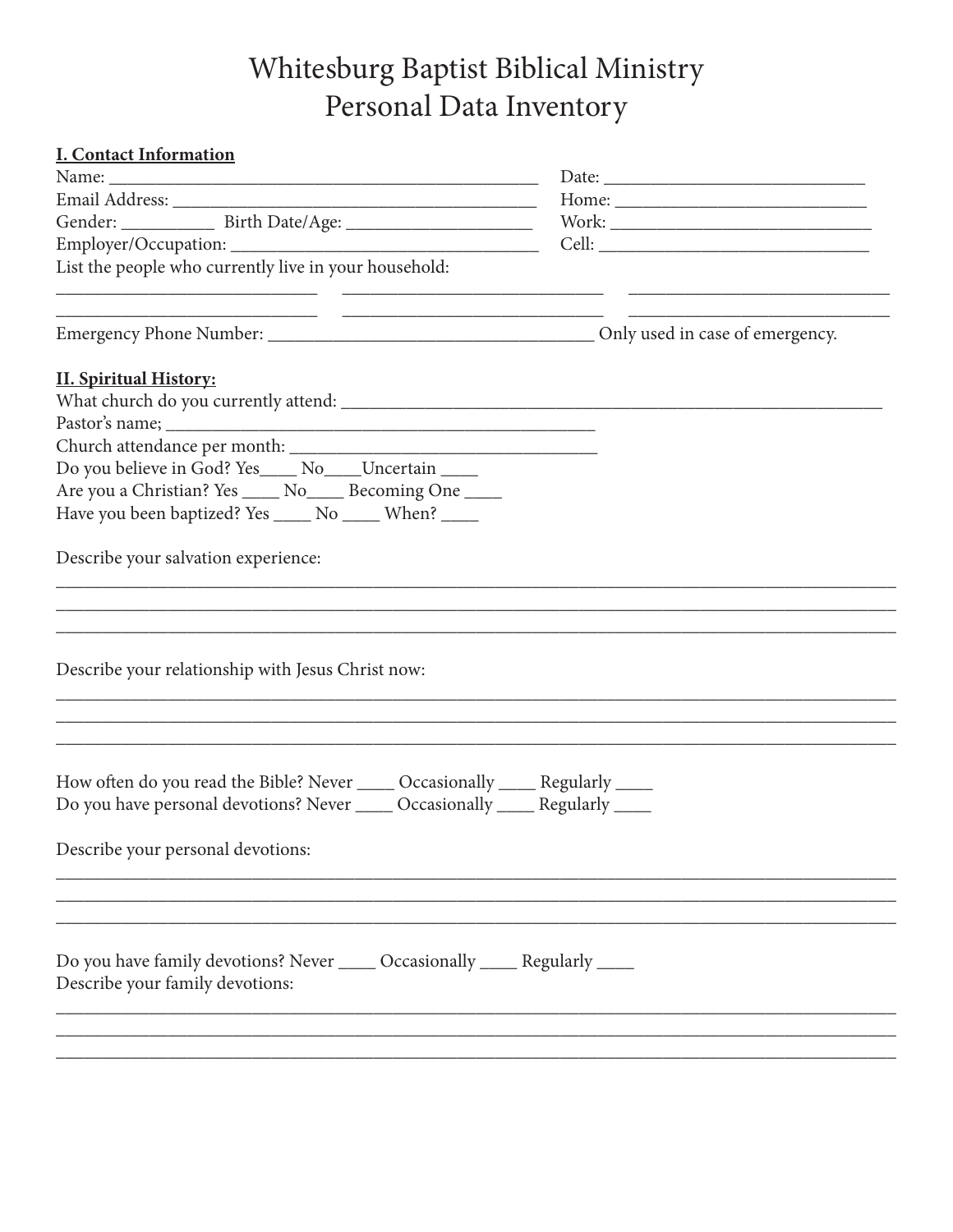Explain any recent changes in your spiritual life:

 $\overline{\phantom{a}}$  . The contract of  $\overline{\phantom{a}}$ 

| <b>III. Personal History:</b><br>Briefly describe your life.                                                                            |                           |                |                                                    |
|-----------------------------------------------------------------------------------------------------------------------------------------|---------------------------|----------------|----------------------------------------------------|
| Early Childhood:                                                                                                                        |                           |                |                                                    |
|                                                                                                                                         |                           |                |                                                    |
| Adolescence 10-17:                                                                                                                      |                           |                |                                                    |
| <b>Marital Status:</b>                                                                                                                  |                           |                |                                                    |
| $Single$ <sub>______</sub>                                                                                                              | Dating/Engaged ______     | Married ______ |                                                    |
| Separated ______                                                                                                                        | Divorced                  |                |                                                    |
| Complete if dating or engaged:                                                                                                          |                           |                |                                                    |
| Date you met: ______                                                                                                                    | Length of dating: _____   |                |                                                    |
| Are you planning to marry? ______                                                                                                       | Expected date of wedding? |                |                                                    |
| Complete if you are married:                                                                                                            |                           |                |                                                    |
| Length of steady dating with spouse: _______________                                                                                    |                           |                |                                                    |
| Length of engagement: _____________                                                                                                     |                           |                | Ages at time of marriage: Husband _____ Wife _____ |
| Briefly describe your relationship:                                                                                                     |                           |                |                                                    |
|                                                                                                                                         |                           |                |                                                    |
| Is your spouse willing to come to counseling? Yes _________ No _______                                                                  |                           |                |                                                    |
| Children's Names<br>Gender<br>Age                                                                                                       | Living at home            |                | Education (in years) Marital Status (*PM)          |
| ,我们也不会有什么。""我们的人,我们也不会有什么?""我们的人,我们也不会有什么?""我们的人,我们也不会有什么?""我们的人,我们也不会有什么?""我们的人                                                        |                           |                | *Check this if child is y previous marriage.       |
|                                                                                                                                         |                           |                |                                                    |
| <b>IV. Medical History:</b><br>Rate your physical health: Very Good _______ Good _______ Average _______ Declining _______ Other ______ |                           |                |                                                    |
|                                                                                                                                         |                           |                |                                                    |

<u> 1980 - Johann Harry Harry Harry Harry Harry Harry Harry Harry Harry Harry Harry Harry Harry Harry Harry Harry</u>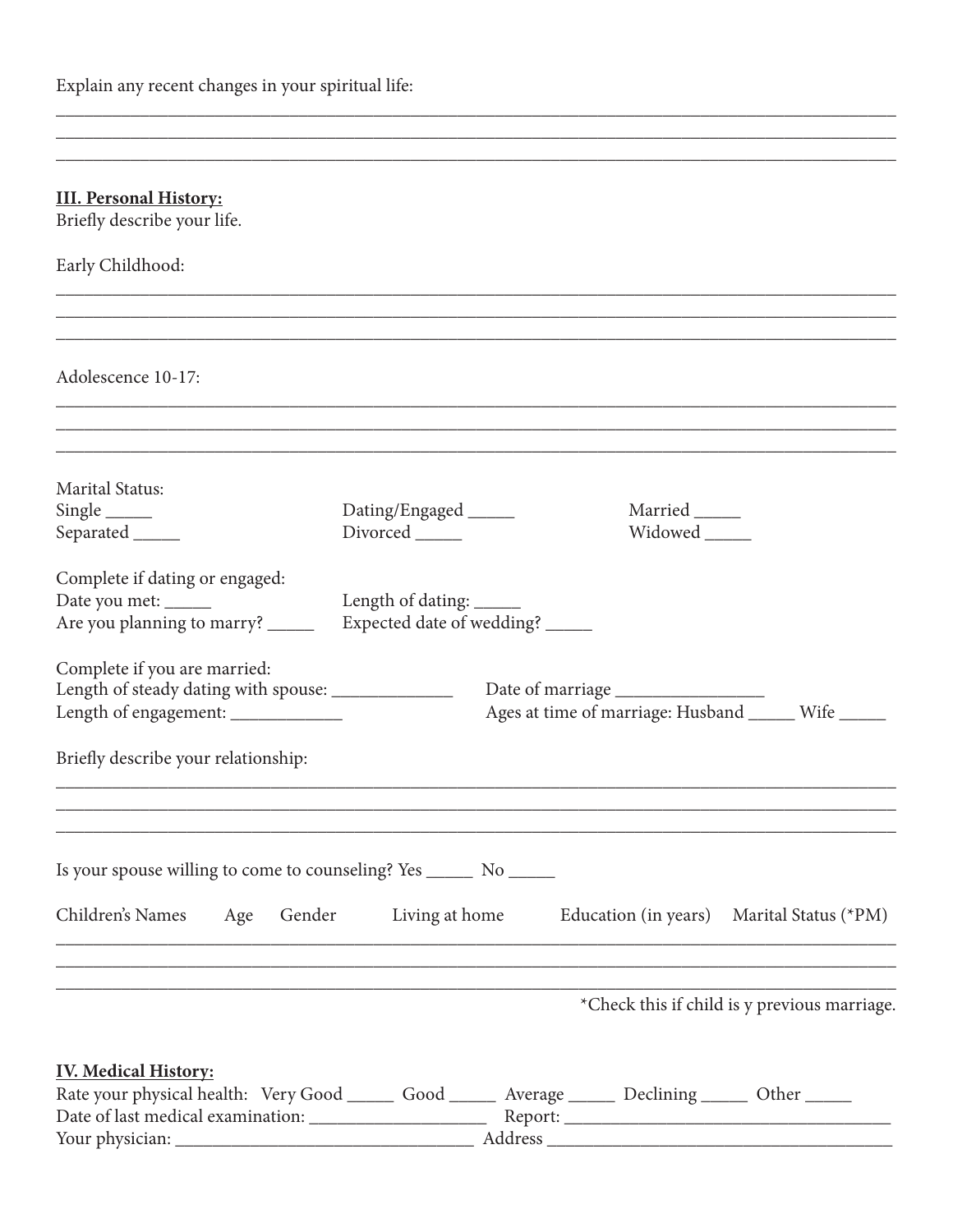| Are you taking any medications currently? Yes _______ No ______ If yes, please answer below:     |                            |                                                                                           |                                                                                                                |
|--------------------------------------------------------------------------------------------------|----------------------------|-------------------------------------------------------------------------------------------|----------------------------------------------------------------------------------------------------------------|
| Medication                                                                                       |                            | Dosage                                                                                    | <b>Frequency</b>                                                                                               |
|                                                                                                  |                            |                                                                                           |                                                                                                                |
|                                                                                                  |                            |                                                                                           |                                                                                                                |
|                                                                                                  |                            | the control of the control of the control of the control of the control of the control of | the control of the control of the control of the control of the control of the control of                      |
|                                                                                                  |                            | the control of the control of the control of the control of the control of the control of |                                                                                                                |
|                                                                                                  |                            |                                                                                           |                                                                                                                |
|                                                                                                  |                            |                                                                                           | the control of the control of the control of the control of the control of the control of                      |
|                                                                                                  |                            |                                                                                           |                                                                                                                |
|                                                                                                  |                            |                                                                                           |                                                                                                                |
|                                                                                                  |                            |                                                                                           |                                                                                                                |
| Please describe any current medical condition or history pertinent to problem:                   |                            |                                                                                           |                                                                                                                |
|                                                                                                  |                            |                                                                                           |                                                                                                                |
|                                                                                                  |                            |                                                                                           |                                                                                                                |
|                                                                                                  |                            |                                                                                           |                                                                                                                |
|                                                                                                  |                            |                                                                                           | Have you received any therapy, psychotherapy, counseling, or treatment in the past year? Yes _____ No _____    |
|                                                                                                  |                            |                                                                                           |                                                                                                                |
|                                                                                                  |                            |                                                                                           |                                                                                                                |
|                                                                                                  |                            |                                                                                           |                                                                                                                |
| V. Current Personal Information:                                                                 |                            |                                                                                           |                                                                                                                |
|                                                                                                  |                            |                                                                                           | Do you consume alcohol? _______ How often? ________________________ How much? ________________________________ |
| Have you ever used drugs for non-medical purposes? _____                                         |                            |                                                                                           |                                                                                                                |
|                                                                                                  |                            |                                                                                           |                                                                                                                |
|                                                                                                  |                            |                                                                                           |                                                                                                                |
|                                                                                                  |                            |                                                                                           |                                                                                                                |
| Have you ever been arrested? _____                                                               |                            |                                                                                           |                                                                                                                |
|                                                                                                  |                            |                                                                                           |                                                                                                                |
|                                                                                                  |                            |                                                                                           |                                                                                                                |
|                                                                                                  |                            |                                                                                           |                                                                                                                |
| What is your average daily caffeine consumption? Include coffee, tea, chocolate, stimulants, and |                            |                                                                                           |                                                                                                                |
| caffeinated soft drinks.                                                                         |                            |                                                                                           |                                                                                                                |
|                                                                                                  |                            |                                                                                           |                                                                                                                |
| Sleep Patterns (Answer YES or NO):                                                               |                            |                                                                                           |                                                                                                                |
| Do you have trouble falling to sleep? ______                                                     |                            |                                                                                           | Do you have difficulty staying asleep? ______                                                                  |
| Do you awaken frequently in the night? ______                                                    |                            |                                                                                           | Do you generally nap during the day? ______                                                                    |
| Do you use sleep medications? ______                                                             |                            |                                                                                           | Do you feel rested when you awaken? ______                                                                     |
| Do you have sleep apnea? ______                                                                  |                            |                                                                                           |                                                                                                                |
| On average, what time do you go to bed? _____ Wake up _____                                      |                            |                                                                                           |                                                                                                                |
| Are your weekend sleep pattern different from weekdays?                                          |                            |                                                                                           |                                                                                                                |
|                                                                                                  |                            |                                                                                           |                                                                                                                |
|                                                                                                  |                            |                                                                                           |                                                                                                                |
| Please note the average number of times per week spent on each of the following activities:      |                            |                                                                                           |                                                                                                                |
| $\text{Clearly} \_\_\_\_\$                                                                       | Movies ______              |                                                                                           | Television                                                                                                     |
| Computer <sub>_____</sub>                                                                        | Reading _______            |                                                                                           | Social Networking                                                                                              |
| Gaming                                                                                           | Shopping                   |                                                                                           | Texting/Cell Phone                                                                                             |
| Grooming _____                                                                                   | Sports ______              |                                                                                           |                                                                                                                |
| Hobbies ______                                                                                   | $Work$ <sub>________</sub> |                                                                                           |                                                                                                                |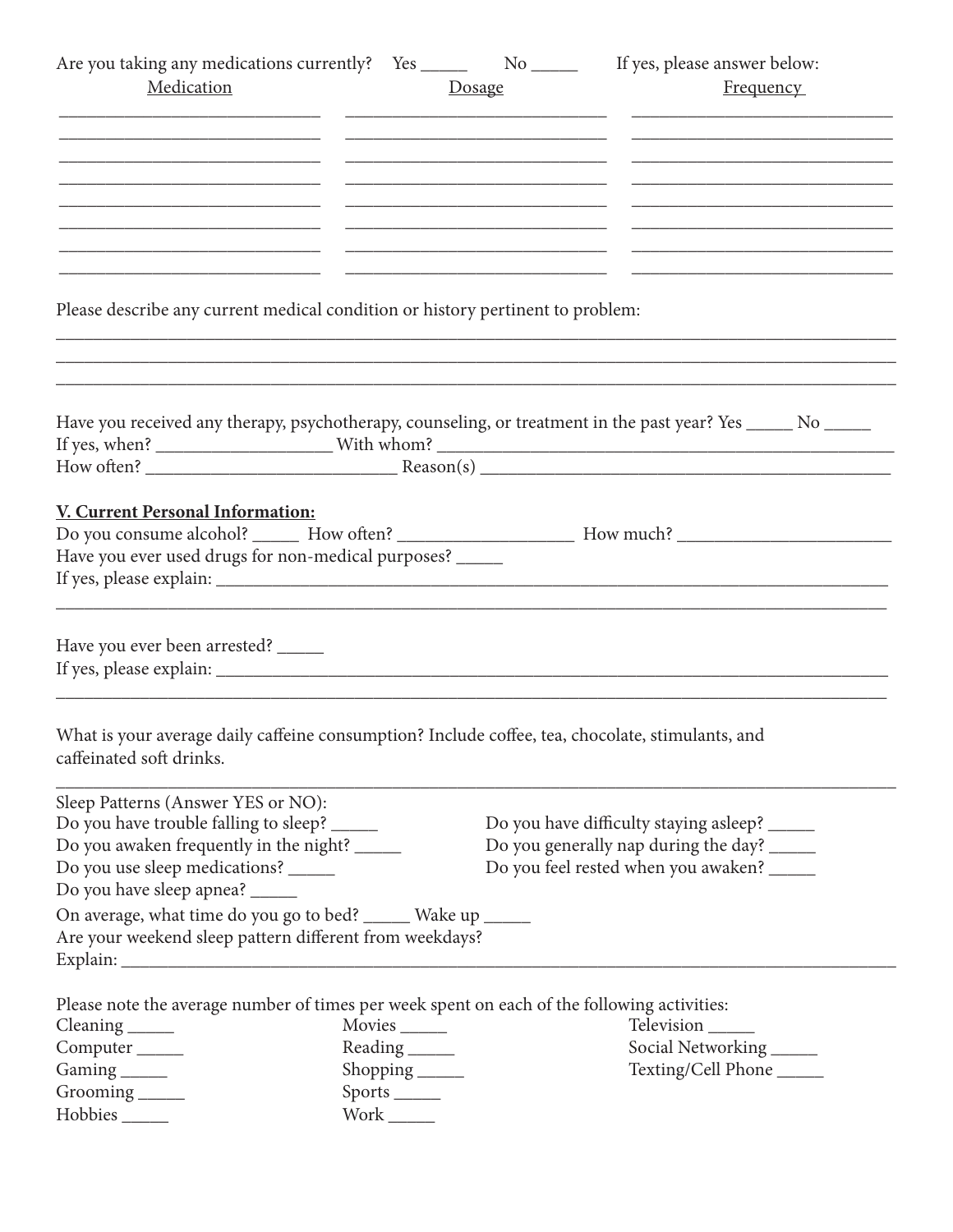| Change in appetite<br>$\Box$ Low motivation<br>$\Box$ Fatigue/low energy<br>□ Depressed mood/sadness<br>$\Box$ Anxiety/fear<br>$\Box$ Panic |                                                                                                             | Please mark any symptoms that you have had in the past six months:                                                                                                                                                                                                | $\Box$ Problems concentrating<br>$\Box$ Isolating from others<br>$\Box$ Frequent anger<br>$\Box$ Tearful/crying spells<br>$\Box$ Hopelessness<br>$\Box$ Other |                                                                                                         |                                                                                                              |  |
|---------------------------------------------------------------------------------------------------------------------------------------------|-------------------------------------------------------------------------------------------------------------|-------------------------------------------------------------------------------------------------------------------------------------------------------------------------------------------------------------------------------------------------------------------|---------------------------------------------------------------------------------------------------------------------------------------------------------------|---------------------------------------------------------------------------------------------------------|--------------------------------------------------------------------------------------------------------------|--|
| $\Box$ Active<br>$\Box$ Persistent<br>$\Box$ Kind<br>$\Box$ Introvert<br>$\Box$ Extrovert<br>$\Box$ Quiet                                   | $\Box$ Fearful<br>$\Box$ Ambitious<br>$\Box$ Nervous<br>$\Box$ Excitable<br>$\Box$ Likable<br>$\Box$ Lonely | Please mark any of the following that best describe you now:<br>$\Box$ Bitter<br>$\Box$ Self-confident<br>$\Box$ Self-conscious<br>$\Box$ Hardworking<br>$\Box$ Imaginative<br>$\Box$ Easy-going<br>Have you ever had a severe emotional upset (YES or NO) ______ | $\Box$ Good natured<br>$\Box$ Shy<br>$\Box$ Impulsive<br>$\Box$ Frustrated<br>$\Box$ Sensitive<br>$\Box$ Submissive                                           | $\Box$ Forgetful<br>$\Box$ Moody<br>$\Box$ Serious<br>$\Box$ Leader<br>$\Box$ Rebellious<br>$\Box$ Calm | $\Box$ Impatient<br>$\Box$ Distracted<br>$\Box$ Suspicious<br>$\Box$ Angry<br>$\Box$ Cynical<br>$\Box$ Other |  |
| If yes, please explain:                                                                                                                     |                                                                                                             |                                                                                                                                                                                                                                                                   |                                                                                                                                                               |                                                                                                         |                                                                                                              |  |
|                                                                                                                                             |                                                                                                             |                                                                                                                                                                                                                                                                   |                                                                                                                                                               |                                                                                                         |                                                                                                              |  |
|                                                                                                                                             |                                                                                                             |                                                                                                                                                                                                                                                                   |                                                                                                                                                               |                                                                                                         |                                                                                                              |  |
|                                                                                                                                             |                                                                                                             |                                                                                                                                                                                                                                                                   |                                                                                                                                                               |                                                                                                         |                                                                                                              |  |
|                                                                                                                                             |                                                                                                             |                                                                                                                                                                                                                                                                   |                                                                                                                                                               |                                                                                                         |                                                                                                              |  |
|                                                                                                                                             |                                                                                                             |                                                                                                                                                                                                                                                                   |                                                                                                                                                               |                                                                                                         |                                                                                                              |  |
| Have you attempted suicide? Do you currently struggle with suicidal thoughts? (YES or NO) _____<br>If yes, please explain:                  |                                                                                                             |                                                                                                                                                                                                                                                                   |                                                                                                                                                               |                                                                                                         |                                                                                                              |  |
|                                                                                                                                             |                                                                                                             |                                                                                                                                                                                                                                                                   |                                                                                                                                                               |                                                                                                         |                                                                                                              |  |
|                                                                                                                                             |                                                                                                             |                                                                                                                                                                                                                                                                   |                                                                                                                                                               |                                                                                                         |                                                                                                              |  |
|                                                                                                                                             |                                                                                                             |                                                                                                                                                                                                                                                                   |                                                                                                                                                               |                                                                                                         |                                                                                                              |  |
|                                                                                                                                             |                                                                                                             |                                                                                                                                                                                                                                                                   |                                                                                                                                                               |                                                                                                         |                                                                                                              |  |
|                                                                                                                                             |                                                                                                             |                                                                                                                                                                                                                                                                   |                                                                                                                                                               |                                                                                                         |                                                                                                              |  |
|                                                                                                                                             |                                                                                                             |                                                                                                                                                                                                                                                                   |                                                                                                                                                               |                                                                                                         |                                                                                                              |  |
| Have you had or have an eating disorder? (YES or NO) ______<br>If yes, please describe:                                                     |                                                                                                             |                                                                                                                                                                                                                                                                   |                                                                                                                                                               |                                                                                                         |                                                                                                              |  |
|                                                                                                                                             |                                                                                                             |                                                                                                                                                                                                                                                                   |                                                                                                                                                               |                                                                                                         |                                                                                                              |  |
|                                                                                                                                             |                                                                                                             |                                                                                                                                                                                                                                                                   |                                                                                                                                                               |                                                                                                         |                                                                                                              |  |
|                                                                                                                                             |                                                                                                             |                                                                                                                                                                                                                                                                   |                                                                                                                                                               |                                                                                                         |                                                                                                              |  |
|                                                                                                                                             |                                                                                                             |                                                                                                                                                                                                                                                                   |                                                                                                                                                               |                                                                                                         |                                                                                                              |  |
|                                                                                                                                             |                                                                                                             |                                                                                                                                                                                                                                                                   |                                                                                                                                                               |                                                                                                         |                                                                                                              |  |
|                                                                                                                                             |                                                                                                             |                                                                                                                                                                                                                                                                   |                                                                                                                                                               |                                                                                                         |                                                                                                              |  |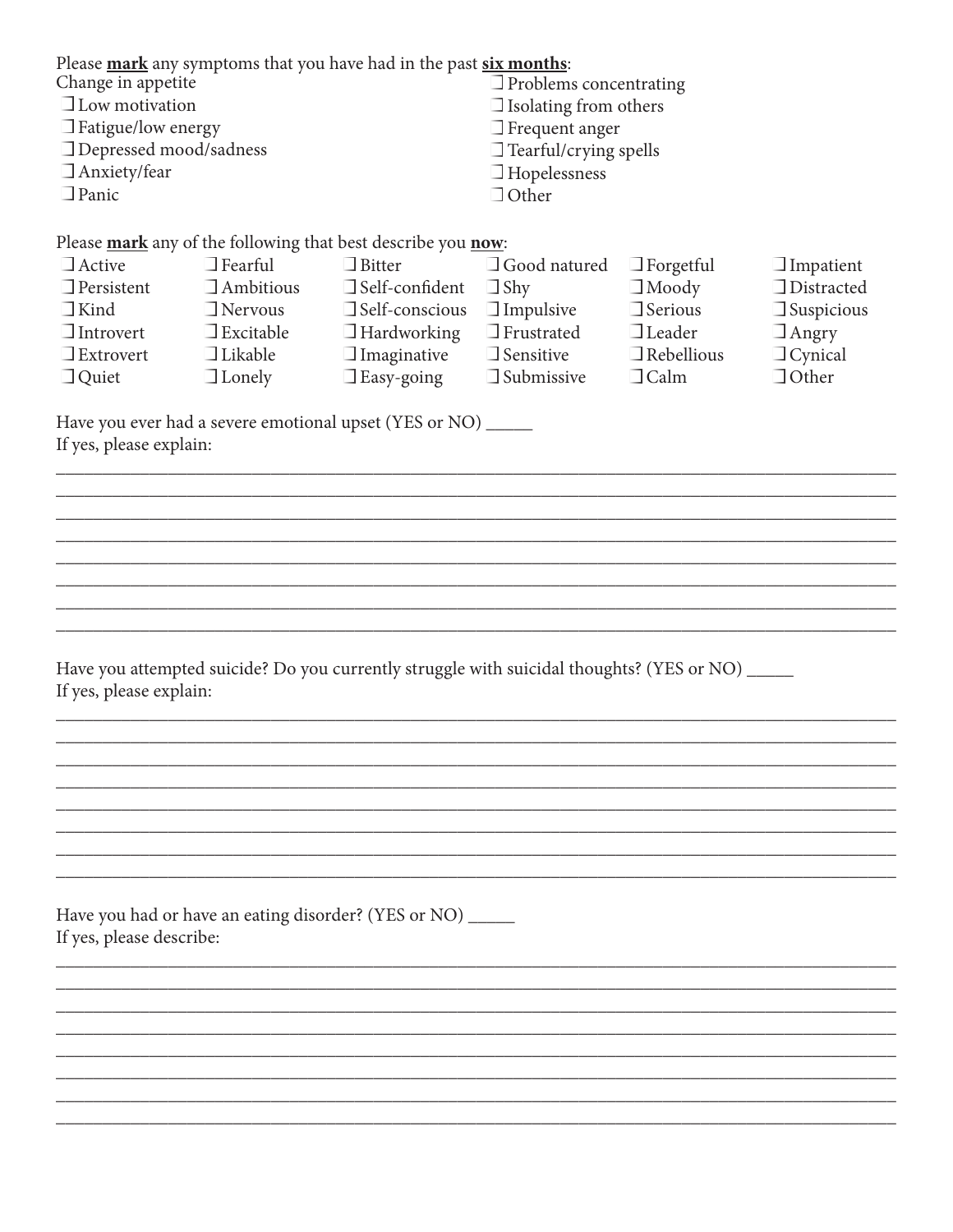| Please mark all issues that apply: |                        |                         |                     |  |  |
|------------------------------------|------------------------|-------------------------|---------------------|--|--|
| <b>Addiction</b>                   | $\Box$ Deception       | $\Box$ Grief            | $\Box$ Perfection   |  |  |
| $\Box$ Adultery                    | $\Box$ Decision Making | $\Box$ Health           | $\Box$ Pornography  |  |  |
| $\Box$ Anger                       | $\Box$ Depression      | $\Box$ Homosexuality    | $\Box$ Rebellion    |  |  |
| $\Box$ Anxiety                     | $\Box$ Drunkenness     | $\Box$ In-Laws          | $\Box$ Sex          |  |  |
| $\Box$ Apathy                      | $\Box$ Envy            | $\Box$ Impotence        | $\Box$ Sleep        |  |  |
| $\Box$ Appetite                    | $\Box$ Fear            | $\Box$ Lifestyle Change | $\Box$ Spouse Abuse |  |  |
| $\Box$ Bitterness                  | $\Box$ Finances        | $\Box$ Loneliness       | $\Box$ Other        |  |  |
| $\Box$ Children                    | $\Box$ Fornication     | $\Box$ Lust             |                     |  |  |
| $\Box$ Communication               | $\Box$ Gambling        | $\Box$ Memory           |                     |  |  |
| $\Box$ Conflict (fights)           | $\Box$ Gluttony        | $\Box$ Moodiness        |                     |  |  |

1. What circumstances/issues led to your request for Biblical Counseling at this point in time?

When did this begin? Please specify a date if possible.

Please describe any other significant events occurring at that time.

2. How have you tried to resolve these issues?